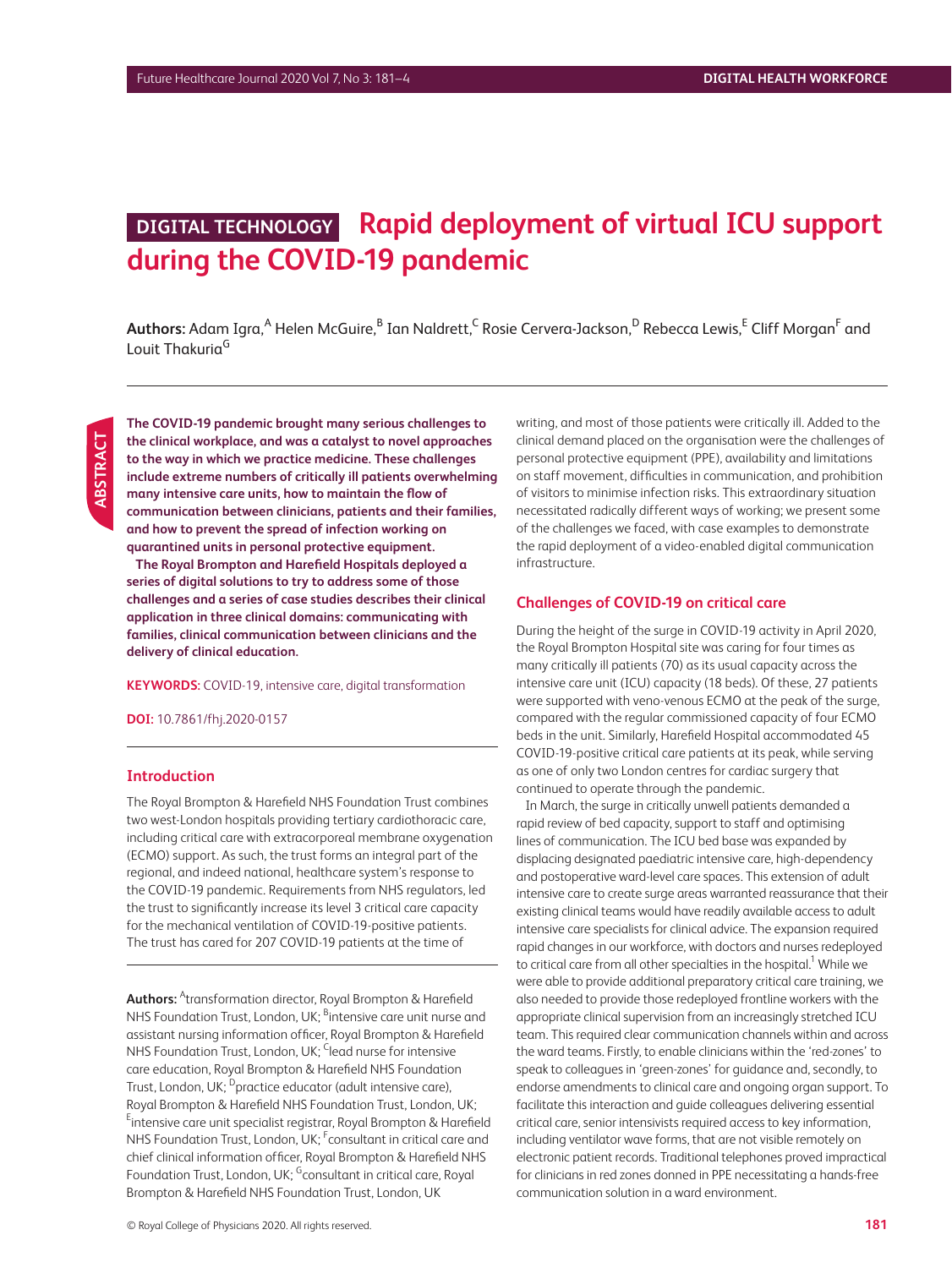The delivery of compassionate as well as clinically excellent care is also one of our highest priorities. While hospital visits were curtailed as part of our infection control measures, there was an urgent need to help relatives to see their critically ill loved ones receiving care on our units, especially for those patients who were not expected to survive. Our clinical staff also wanted families to see that their loved ones were comfortable and well cared for.

Together, these challenges of the COVID-19 pandemic supported the need for a rapidly implemented and easily adoptable videoenabled digital communication infrastructure. Although the concept of telemedicine in critical care and 'virtual intensive care units' is not a new one, it had not been previously deployed at the Royal Brompton & Harefield NHS Foundation Trust.1 Schwamm *et al* described the use of an in-room video intercom system to minimise PPE consumption and reduce the risks of nosocomial COVID-19 infection, and the rapid deployment of telemedicine solutions in response to COVID-19 have also described by other groups in the NewYork-Presbyterian and Stanford Health Care systems.<sup>2-4</sup>

#### **Innovating at pace**

Ordinarily the installation of a video-enabled digital communication infrastructure would take considerable time and investment. A practical solution was proposed that could be deployed in a matter of days at a time in response to clinical need during emergency circumstances. Microphone-enabled USB HD webcams were installed at every bedside computer. This used commercially available and General Data Protection Regulation (GDPR) compliant teleconferencing software (MS Teams (Microsoft, Redmond, USA)) to rapidly establish virtual ICU support for frontline workers (Fig 1a). Once installed, other applications for the platform have also been borne out including bedside participation in multidisciplinary team meetings and nurse practice education, as outlined in the following case examples.

## **Open channels of communication at the bedside**

Using the video conferencing platform, a specific identity for each individual bed-space computer terminal was created alongside generic identities for each ward's designated 'red-zone' and 'green-zone' doctor and nurse. This allowed the platform to run continuously, creating an 'open-channel' of direct real-time and hands-free communication with each bed space in quarantined red-zones (Fig 1b), while the webcams offered live video-feeds of ventilator waveforms and patient monitors as required (Fig 1c). This simple low-cost intervention allowed a digital network between frontline clinical staff to be swiftly established.

#### **Case examples**

We present a series of case examples and testimonials that describe the use of this system to support clinical work through the challenges of the COVID-19 pandemic across three key areas. Case example 1 describes video calls with family members unable to visit quarantined patients due to infection control risks and travel restrictions, a situation especially heart-breaking at the end of life. Case example 2 describes how senior clinicians have provided specialist guidance and support to colleagues caring for complex patients from outside of quarantined red zones. Case example 3 describes how the system has been used to deliver critical care education for clinical staff redeployed to the ICU.







**Fig 1. a) Webcam and conferencing software-enabled workstation to establish virtual ICU support for frontline workers. b) Webcam-enabled workstation providing live hands-free video communication with staff members working in quarantined red-zones. c) Webcam offering real-time video-feeds of ventilator waveforms and patient monitors as required.**

### Case example 1: video calls with patients' loved ones

Dr Louit Thakuria, ICU consultant: Supporting the family of a patient who is dying on the ICU is always extremely challenging. In normal circumstances, I considered it an essential part of my job to have these conversations in person whenever possible, explaining the gravity of the situation, encouraging families to spend time with their loved ones and offering whatever emotional support I could. This quickly became impossible as the pandemic grew, but the prospect of families having no contact with their critically ill relatives was frankly unacceptable. Our bedside webcams, however, offered an alternative approach.

The daughter of one man, who was rapidly developing refractory multiorgan failure, found phone conversations especially challenging. In this case, physical visiting was impossible, so we subsequently arranged a video call with the patient's relatives. Our clinical psychologist spent time preparing the family as best she could, and we then turned on the bedside webcam. We talked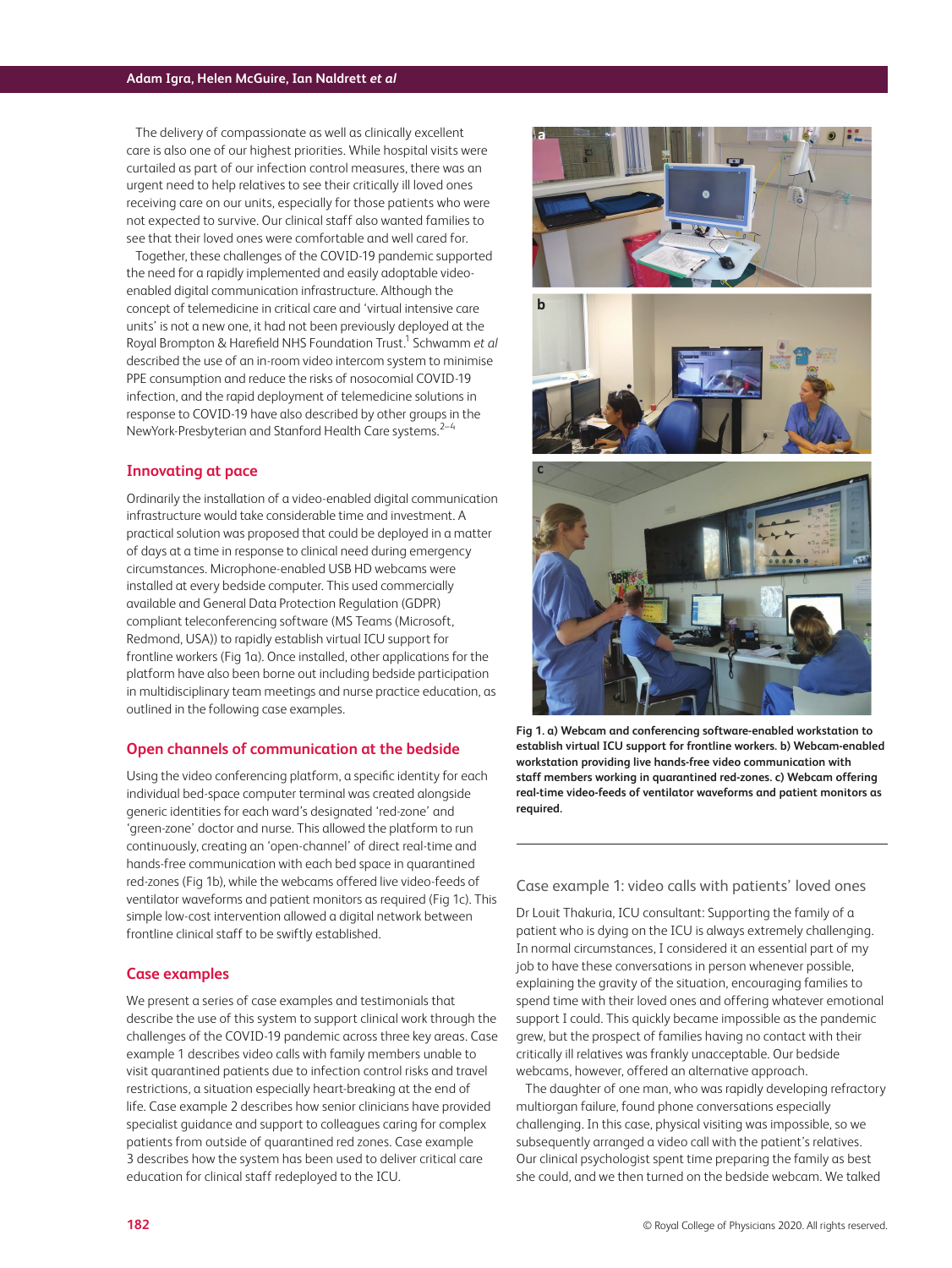through the situation and explained what we were trying to do. We were able to show the family that we were truly doing all we could to save their loved one's life. The family were also able to see that he was comfortable, not in distress or pain, and was not alone. It allowed his wife and daughter to speak to him, to weep, and to say goodbye. A few days later, I received a particularly touching letter from that family thanking us for all that we had done.

Helen McGuire, ICU nurse: We soon recognised that all patients' families could benefit from the availability of video calls, so long as they were prepared in advance and staff understood the system. Some of the phone calls with awake patients involved large, multigenerational families, each member of which was able to have a short interaction with their loved one (or even sing to them), bringing both parties a sense of connection during this enforced separation. For one family, this helped them to truly understand that their father was critically unwell in our hospital, but also enabled them to provide much needed reassurance when he did wake with delirium and reduce the need for further sedation.

We would never choose to support families in patients with video calls rather than in-person visits. They do not allow for the norms of hands-on support to families in extremely emotional circumstances; a reassuring hug or the offer of tissues. But the pandemic did not present us with a choice. Our families were grateful simply to be able to speak to, and crucially see, their loved ones, and our staff felt reassured that we had done everything we could to support them.

## Case example 2: a specialty registrar's experience of using video technology

Dr Rebecca Lewis, ICU specialty registrar: During the COVID-19 pandemic, I was working as a senior intensive care registrar at the Royal Brompton Hospital. This meant that, almost overnight, our ICU surged over capacity with very critically unwell, difficult to ventilate, intubated patients. Further changes also appeared, such as PPE, red zones and new areas of the hospital ventilating patients. At night, I was the senior doctor responsible for the management of these patients. However, the PPE and red zones became barriers to communication and made movement between zones challenging. This made it difficult to review deteriorating patients in multiple zones and provide support to less experienced members of the team.

The use of webcams, MS Teams and hand-held devices quickly allowed us to overcome these difficulties. As a registrar in the green zone doctor's office, I could be immediately contacted by any one of my juniors from within the red zone for advice and support. This was particularly useful in aiding the management of advanced ventilation during the pandemic. Using the technology, I was able to see all relevant real-time data for each patient including the vital signs and blood gases. In addition, the junior within the red zone could stand within the bed space on a video call to show me both the patient and the ventilator screen with flow loops. From this, I gained further clinical information to aid my decision making, while also being in continuous communication with both the bedside nurse and the junior doctor. I could easily communicate my decisions and changes to the management plan to the whole team involved and support the junior to optimise ventilation.

The technology allowed me to support juniors across many levels within the hospital as if I was at the bedside myself. This became a very powerful tool during the pandemic when, very quickly, the

footprint of intensive care grew far beyond the walls of the original ICU with numerous critically unwell patients.

# Case example 3: nurse practice education using virtual ICU support

Ian Naldrett, lead nurse for critical care education and training: One of the largest challenges in responding to the COVID-19 pandemic within our hospital setting is the re-deployment of staff to areas of work that are unfamiliar and not within their normal scope of practice. The key to assisting these staff was training. However, social distancing limited the options for faceto-face training and an alternative approach was required. As an education team, it was like running a marathon with your legs tied together; you need to facilitate learning so desperately but cannot use any of your traditional tools.

The rapid deployment of virtual ICU assistance presented an opportunity to provide this education online and interactively at the bedside through short sessions of teaching on relevant subjects that could be accessed safely, both remotely on a device from home or at the bedside. These sessions do not constitute 'e-learning.' Instead they are 'virtually facilitated' sessions in which the learner retains all the experience of being able to communicate and ask questions to experts to clarify any points.

We have retained the sessions beyond the peak of the pandemic and plan for them to remain as part of routine education for staff working in ICU. Indeed, they have evolved constantly to the changing needs of those accessing them. A simple innovation has proven to transform the reach of our education team in the most difficult circumstances. Not only did we feel that we had our marathon-running legs back, but we now had a jet pack to increase the accessibility and effectiveness of our teaching.

#### **Conclusions**

The COVID-19 pandemic presented many serious challenges and forced new ways of working in a rapidly changing clinical environment, facilitated by digital technology. The use of video software for multidisciplinary team meetings or outpatient consultations that are traditionally conducted face-to-face is well documented.<sup>6</sup> It is now likely these changes to clinical practice are here to stay, beyond the lifecycle of the pandemic. However we have presented how new ways of working have extended into critical care, with three key areas of clinical practice transformed using readily available low-cost digital solutions during the COVID-19 pandemic:

- **>** communication and supervision within clinical teams
- **>** supporting the families of critically ill patients
- **>** clinical education.

The key strength of our system was its use of existing infrastructure, albeit for a purpose outside of its original design. This allowed us to incur negligible costs and implement it in a matter of days using pre-existing hardware and software with which staff were already familiar. In the vast majority of cases, staff were quick to recognise the benefits that the system offered, actively seeking implementation at the earliest opportunity in their clinical area. We found that the initial reticence of those less familiar with the technology was rapidly allayed once the system and accompanying processes were outlined. The fact that the team leading the project was multidisciplinary, incorporating users